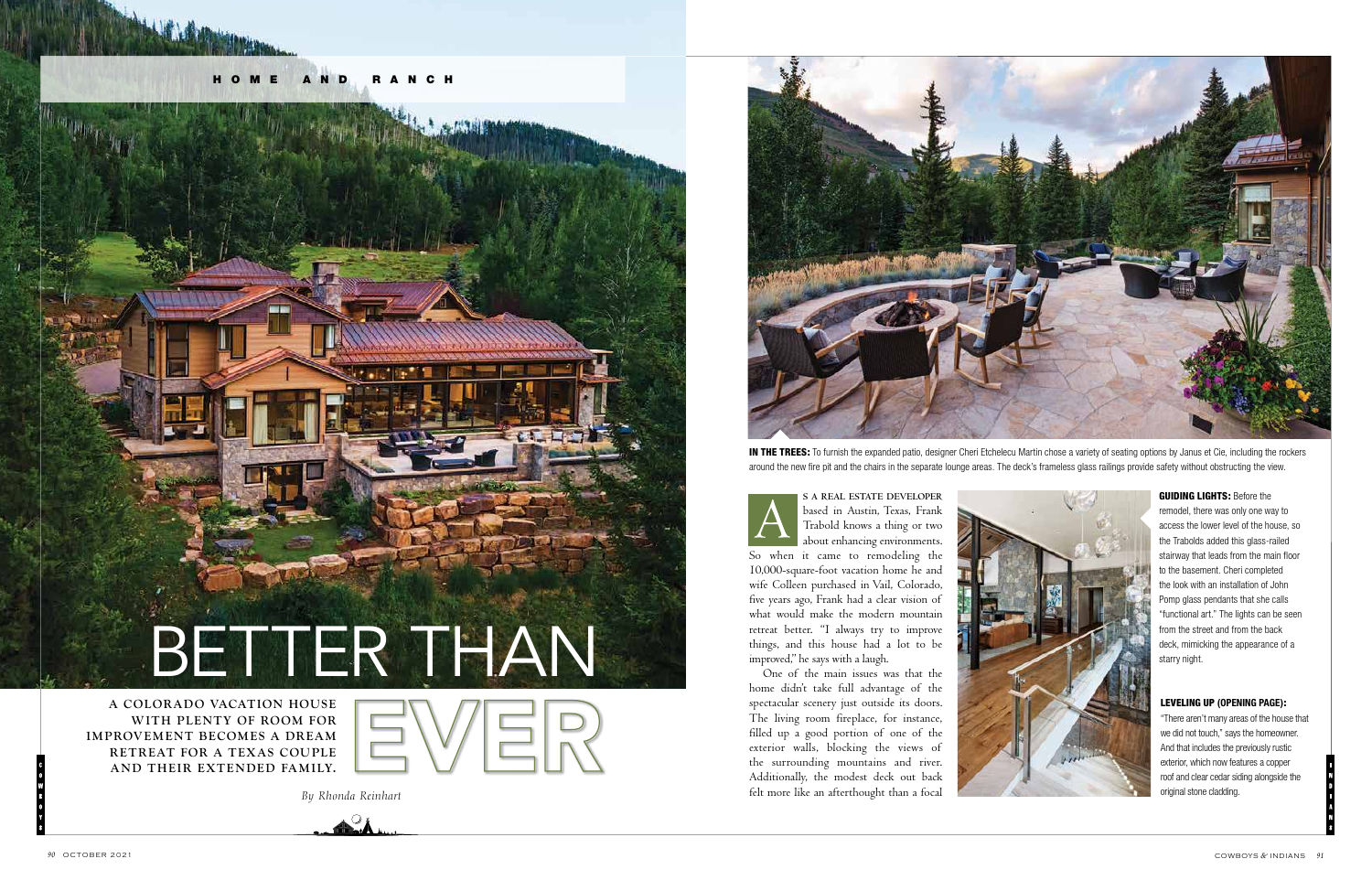**SLEEP EASY:** The Trabolds have three adult children with spouses, as well as one grandchild and another on the way, so the house needed to be able to sleep a crowd. Though the lower-level bunkroom was added with the grandchildren in mind, Cheri put a sophisticated spin on what is typically thought of as a kids space. The custom beds (queen size below, twin size above) are outfitted with serene blue bedding, custom pillows, sleek sconces, and USB outlets.





## **Concrete Never Looked So Good**

One of the most transformative updates in the main living area involved moving the fireplace from the window wall to an interior wall in order to open up the views. The stone around the fireplace was carried over from the exterior, creating another link between inside and outside. To add extra seating in the combined living and dining space, Cheri created a two-sided banquette upholstered in a bold Martyn Lawrence Bullard fabric. "The space needed to work and be comfortable for two to 15 people," she says, "and the banquette is like art in the center of the room." The dining chairs are by Berman | Rosetti.



point. "We wanted the outdoors to be brought into the house," Frank says. But creating an indoor-outdoor connection was just the first goal of what would become a full-scale, yearslong renovation—a job that included installing 12-foot windows and glass doors in the main living area, almost tripling the size of the back deck, reconfiguring the kitchen, converting the basement level into a family room and bunkroom, and much more.

To get the property in tiptop shape, Frank and Colleen knew they needed the right team in place, so they called on architect Greg Wyatt and interior designer Cheri Etchelecu Martin (both based in Dallas) to handle the design, and they hired David Hyde out of Vail to head up construction. The result is a luxurious, light-filled showplace where nature is celebrated indoors and out.



POWDER POWER: Previously a mudroom, this powder bath features Ann Sacks' Petrified Wood marble tile on the floor, a Phillip Jeffries grasscloth wallcovering, and a custom-built demilune vanity backed by a wall of bronze tile.



### THE GREAT INDOORS:

A PLACE TO UNWIND: The basement was just an unfinished space when the Trabolds bought the house. Now it's an elegant yet comfortable family room. But with the wood on the ceiling and the stone on the back wall and floor, Cheri knew noise was going to be a problem, so she added fabric panels on the remaining walls to absorb the sound. The sofa, swivel chairs, and coffee table are by Holly Hunt, and the painting is by Houston artist Cookie Ashton. The backsplash for the wet bar is a mirrored tile by Ann Sacks.